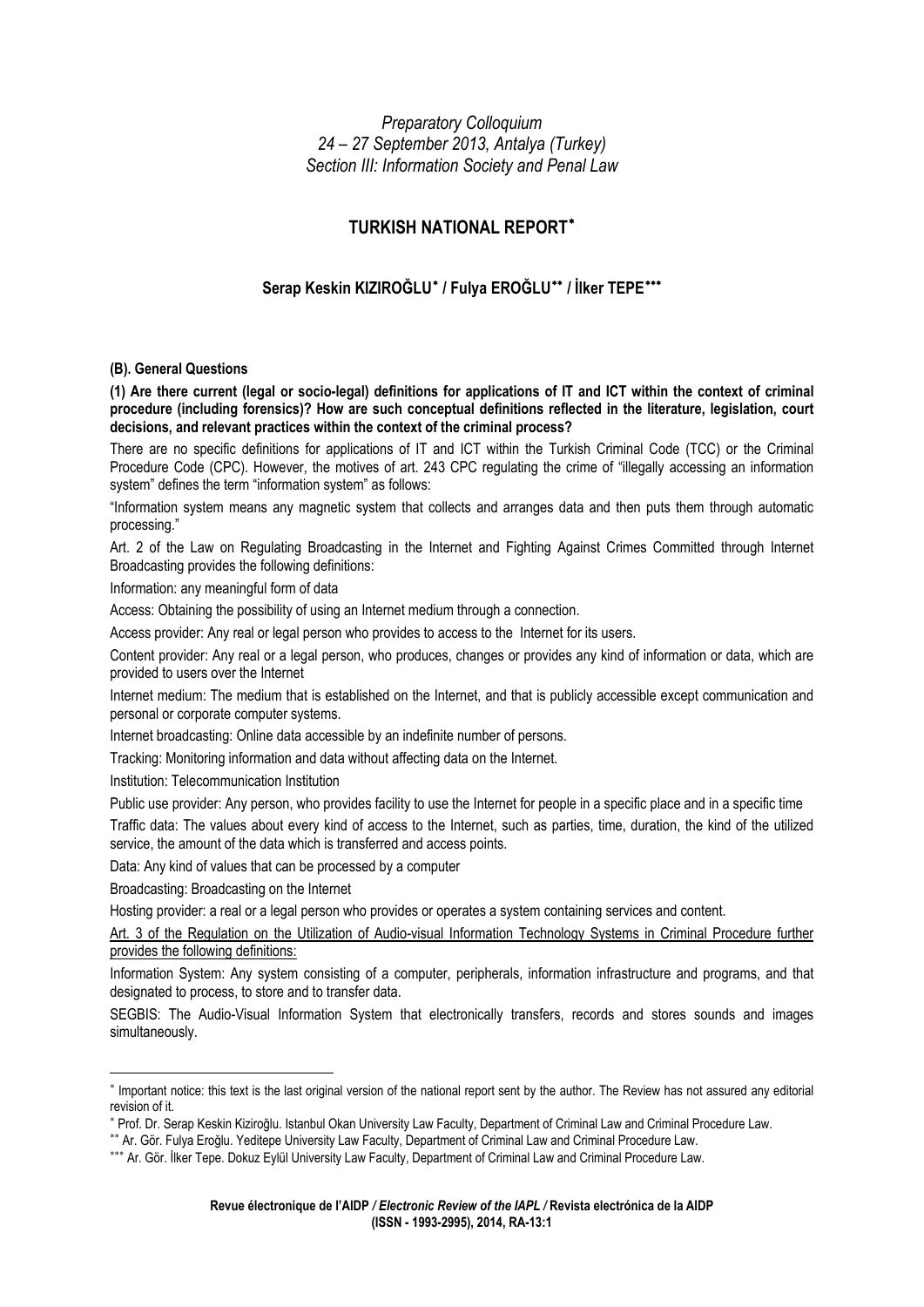UYAP IT-System: The information system that is formed with purpose of enforcing justice services electronically.

The Regulation on the Application of the Measures Regarding the Interception of Communications, Undercover Agents and Technical Surveillance<sup>[1](#page-1-0)</sup> provides the following definitions involving ICT (art. 4):

Wiretapping / Interception of communication: The proceedings for tapping conversations on telecommunications and tapping all sorts of communication by applicable tools.

Detection of communication: The proceedings for gathering information about calling, location and identification from the communication between communication tools, without interfering with the content of communication.

Operator: Companies operating telecommunication services and telecommunication substructure following a task-order contract, a franchise agreement, a telecommunication licence issued by this Institution or a general permit,

Signalling Information: Any kind of data that are processed for the purpose of communication transmission within a network or in order to invoice.

Evaluating signalling information: Any act of evaluation employed for determining the traces on communication systems, which are made by signalling information, and obtaining meaningful results from these traces, without interfering with the content of communication and based on a warrant by the competent authority.

Telecommunication: Transferring, sending and receiving signs, symbols, sounds, images and any kind of data that can be transformed to electrical signals; through cables, wireless, optical, electrical, magnetic, electromagnetic, electrochemical, electromechanical and other transferring systems.

Technical surveillance: Technical surveillance, audio or video recording of the suspect's or the defendant's actions in public places or in his/her working place; within the scope of an investigation regarding a crime listed under Criminal Procedure Code (CPC) art. 140/1, in cases of a high degree of suspicion and in the absence of possibility to obtain evidence by other means.

Data carrier: Instruments that are employed to record sounds and images, which are obtained through "interception of communication", "undercover investigation" and "technical surveillance" measures.

The Turkish Court of Cassation is known to adopt the definition as found under the motives of the law<sup>[2](#page-1-1)</sup>:

"*Information system means, magnetic systems that collect and locate data and then provide the possibility to process them automatically*, ... *(Turkish Court of Cassation, 11th Criminal Chamber, 23.03.2009, E: 2008/16004 - K. 2009/2891)"* 

"*Information system means, magnetic systems that collect and locate data and then provide the possibility to process them automatically. Cyberspace means a space consisting of systems that store and later automatically process information (…)" (Turkish Court of Cassation, General Assembly of Criminal Chambers, 17.11.2009, E: 2009/11- 193 – K: 2009/268)* 

### **(2) Are there specific institutions and/or task forces involved in the implementation of ICT within the criminal justice system**?

Information and Communications Technologies Authority (ICTA): The Telecommunications Institution, which had been established by the Law 4502, dated 27.01.2000, has been renamed as the ICTA after the entry into force of the Electronic Communications Law (Law 5809, dated 10.11.2008), and has been designed to regulate and supervise the telecommunications sector as an independent administrative authority. With the new regulation, the Wireless Law (Law 2813) has been renamed "Law on the Establishment of the Information and Communications Technologies Authority".

Telecommunications Communication Presidency (TCP): This presidency has been established through Law 5397, dated 23.07.2005, and is operating under the relevant legislation as a central authority.

The presidency has been designed by the Law on the Regulation of Internet Publishing and on Combatting Crimes committed Through Such Publications (Law 5651) to function in the area of Internet publishing, and has powers to execute orders on banning websites issued by legal authorities, or, in some cases, to issue such orders *ex officio*. The Internet Bureau has been established to deal with such tasks.

The TCP operates under the direct authority of the President of the ICTA, and consists of Bureaus of Law, Technical Operations, Information Systems, Administration and the Internet Bureau. Each of the National Intelligence Organisation, the Turkish National Police Organisation, and the General Command of Gendarmerie send one representative to the TCP.

The Information Technologies Department of the Ministry of Justice: The Ministry has begun the automatizing process in

<span id="page-1-0"></span><sup>1</sup> A stay of execution order has been issued regarding this Regulation by the General Assembly of Administrative Chambers of the High Administrative Court (YD Appeal Nr. 2012/578, dated 06.12.2012

<span id="page-1-1"></span><sup>2</sup> Dr. Ihsan Baştürk, public prosecutor at the Turkish Court of Cassation, and member of the Turkish Association of Penal Law, has made the following statement, which we support: Under Turkish law, terms such as "Internet", "Internet medium", "web page", "website", "publication", "Internet Service Provider", and "access provider" are being used without any coherence, which causes problems. Additionally, the fact that some terms that are not included in legislation can be found in by-laws. An example for this is the term "other distant computer logs and removable hardware", which cannot be found under art. 134 CPC on the seizure of computer logs, but is regulated under the "Regulation on Judicial and Preventive Searches". As a result, different courts apply the same provisions differently.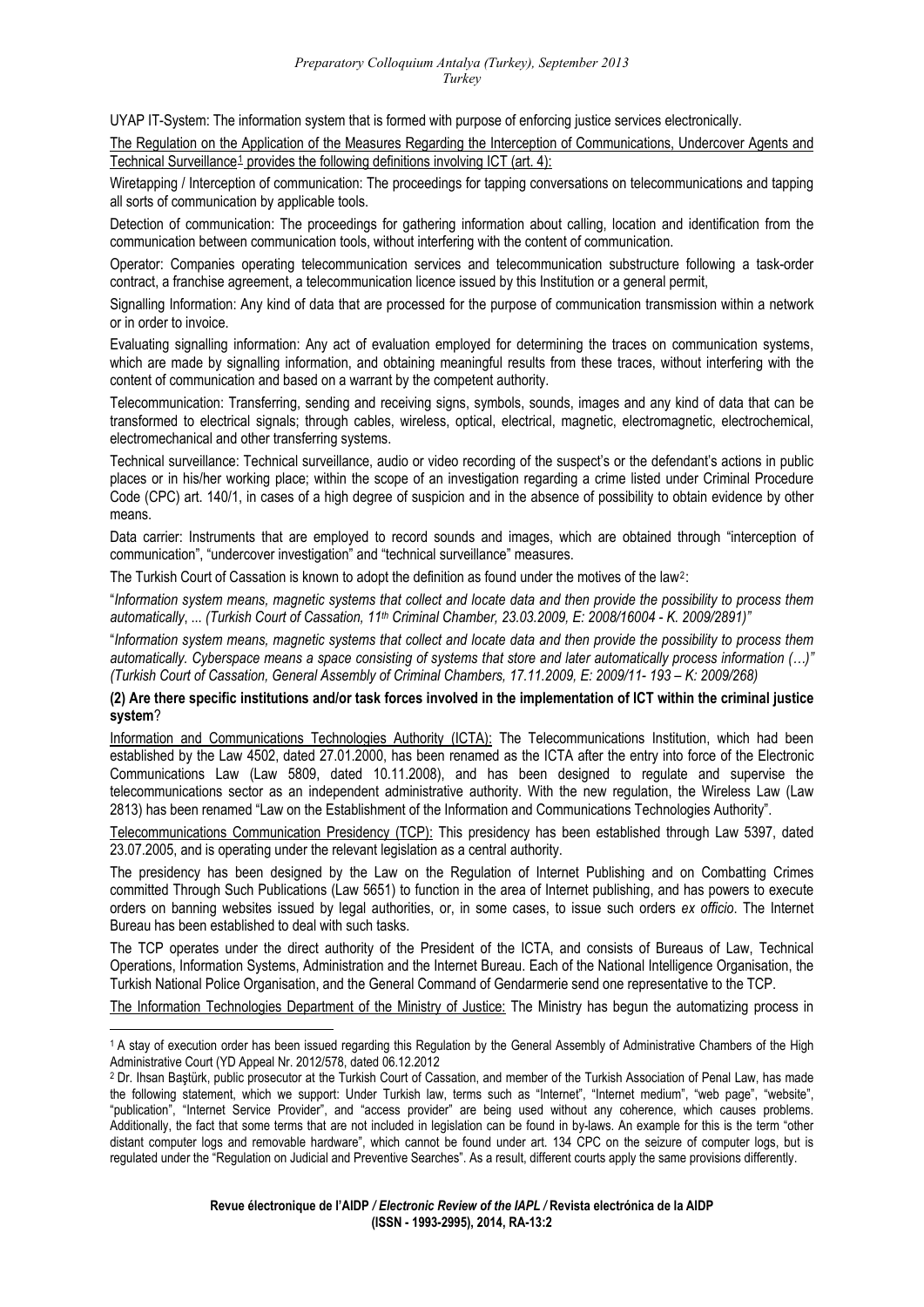#### *Preparatory Colloquium Antalya (Turkey), September 2013 Turkey*

1998. In 1999, the Information Technologies Department has been established in order to regulate and systemize the process. Art. 22/A of the Law 2992 as amended by the art. 7 of the Law 4674 dated 15.05.2001 determines the area of practice of the Information Technologies Department.

Other institutions under the Turkish system include:

Department of Combatting Cybercrime at the Turkish National Police Organisation: The Department has been established through the Decree nr. 2011/2025 of the Council of Ministers, in order to investigate crimes committed using IT, and to examine digital evidence. The department is centralized in order to overcome issues of coordination and to avoid repeated investments. Provincial agencies of the Department are in the process of being established quickly.

The IT Investigations Laboratory of the Gendarmerie Criminal Department: Creates expertise reports and affidavits for administrative and legal investigations and prosecutions regarding the scientific evaluation of evidence provided by the judge, court, or, in cases of emergency, by the prosecutor.

The Physical Expertise Department of the Institution of Forensic Medicine: The department deals with the scientific evaluation of physical material provided by courts, judges and prosecutors, such as weapons, ballistics, graphology, dactyloscopy, fotography, pictures, fingerprints used as autographs, radiology, radioisotopes, climatology, and, in addition, digital evidence, and creates expertise reports and affidavits.

The physical expertise department has a "Branch of Information and Technology Crimes", dealing with digital evidence.

**(3) Are there private (commercial) organisations (companies) that offer ICT related services to the criminal justice system? If so, can you give examples? What limits have to be observed**?

There aren't any organisations that offer ICT related services to the criminal justice system in Turkey. However, it is possible to resort to the expertise of real persons or legal entities under the CPC.

**(C) Information and Intelligence: building information positions for law enforcement** 

#### **(1) Which ICT-related techniques are used for building information positions for law enforcement agencies**?

There are measures of interception of communication, technical surveillance, seizure of data carriers, obtaining data such as fingerprints, palm prints, photographs within the scope of physical identification. Data, obtained by these measures are stored in related databases.

Within this context, additional art. 7 of the Law on Duties and Powers of Police (LDPP) and additional art. 5 of the Law on the Organisation, Duties and Powers of the Gendarmerie (LODPG) regulate that law enforcement agencies may use measures of "interception of communications" and "technical surveillance", while performing intelligence services, in order to prevent the offences which are listed under art. 10 of the Law on Combatting Terrorism (LCT), except for espionage crimes. Art. 6 of the Law on State Intelligence Services and the National Intelligence Organisation regulates that measures of "interception of communications" and "technical surveillance" may be used in order to maintain State security, to uncover espionage activities, to spot activities regarding the revealing of state secrets and to prevent terrorist activities, in the case of serious danger against the essential features of the Turkish Republic as declared under Turkish Constitution or against the rule of law.

Also these techniques are used for building information positions in Turkey: taking image, reclamation of the files, which are deleted, composing word lists, examining registry, examining metadata.

### **(2) To which type of public (e.g. DNA databases) and private (e.g. PNR or financial data such as SWIFT data) databases do law enforcement agencies have access**?

According to art. 332 CPC, public prosecutors, judges and courts can request every kind of information from any institution. During investigation and prosecution of a crime, when a public prosecutor, judge or court sends a written request about any information, it has to be responded within ten days. If it is impossible to respond within this time, the reason of the delay and the latest date for the retrieval of the information must be notified within the same time (ten days).

According to Turkish Criminal Law, there is no specific law in force concerning the protection of personal data. There is a draft law called "Law on the Protection of Personal Data". Therefore the issue of accessing this kind of data has become a matter of discussion, especially in terms of the offences under Turkish Criminal Code (TCC) regarding the protection of privacy and personal data. The only kind of data accessible by public without any doubt, are criminal records that are public according to Criminal Records Code.

There are no DNA databases in Turkey. There is a draft law about DNA databases, but it is not legislated yet.

The databases in Turkey can be listed as below:

LDPP regulates a database for recording fingerprints and photographs. Fingerprints and photographs that are taken from persons are mentioned by LDPP art. 5/1; fingerprints that are taken from crime scene and belong to an unidentified person; fingerprints and photographs of persons who could not be identified because there was no birth record about him/her; fingerprints that are taken from convicts according to the Law on the Execution of Sentences and Measures (LESM), art. 21 are recorded to that database. Furthermore, according to art. 4/A LDPP, fingerprints and photos of persons who have been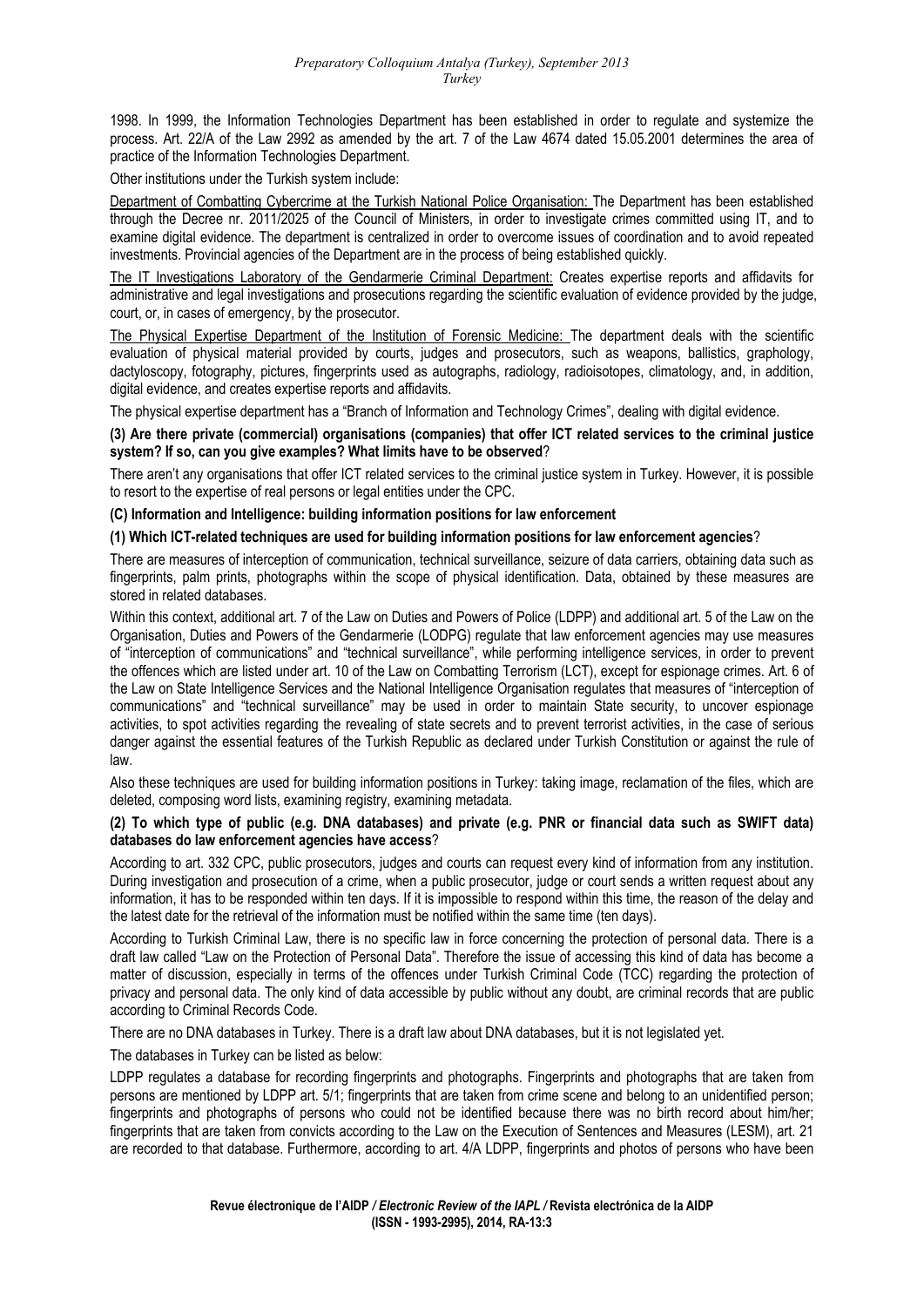asked for their proof of identification, but cannot be identified, because they are not registered, are to be taken and recorded following the procedure set forth under art. 5 LDPP.

According to LDDP art. 5, fingerprints and photographs are recorded and stored in the designated database without specifying the reason. Information in that database can only be used by courts, judges, public prosecutors and law enforcement agencies, with the purposes of identification, preventing crime or discovering the truth in an investigation or a prosecution. Law enforcement agencies can directly access this database with the purpose of identification or matching fingerprints that are taken from crime scene. A security system is established in order to record access information about which law enforcement agency used the information in the system and for what purpose. The records in the system are confidential; they are deleted ten years after the death of the person, and in any case they are deleted after eighty years from recording.

According to the Law on the Prevention of Violence and Disorder in Sports, art.18/4, Information about the measure of "banning from attending sports events" is immediately recorded in the designated database, which has been created within the Turkish National Police. Related sport clubs and federations can access that database. The information about the person who has been banned from watching sports events, are forwarded to the related sports clubs and, in cases of an event that will take place outside of Turkey, to the competent authorities of the foreign country, in which the event will be carried out, before the event.

Another database is created based on the Law on the Internal Services of the Turkish Armed Forces. Art. 61 of that law regulates that the results of the general health controls, which are carried out within the military services of privates and petty officers when participating and leaving their troops. The article also regulates that captains and commandants could check out the health conditions of the soldiers according to those records.

### (**3) Can techniques labelled as data mining and data matching be applied? If so, can these techniques be used to create profiles of potential perpetrators or risk groups? If so, have special tools been developed for law enforcement agencies**?

It is not possible to create profiles of potential perpetrators or risk groups in Turkey, because data in the databases are deleted within the limits of time provided by law.

In general, data mining is analysing data with another point of view and summarising them as useful information. Technically, data mining is finding patterns and correlations between large databases, which are related each other. Within this context, we can mention the duties of Criminal Police Laboratories Department and its subdivisions, which include data mining and matching.

A.- Speaker Identification and Recognition Department: This department analyses voice records produced by unidentified persons, matches them with identified voice records, and, if possible, identifies the owner. It also determines whether two separate records produced by unidentified persons have been created by the same person or not.

B.- Record Reliability Department: This department states whether a voice recording has been falsified by any physical or electronically intervention with an intention such as to add other voices or speeches, to delete, to change or to change any information about the recording signal.

C.- Audio Enhancement Department: This department clarifies any speech, noise or voices by reducing other speeches, which are expected to be perceived in a voice record.

D.- Signal Analysing Department: This department makes qualitative and quantitative analyses of the voices in a record, determining probable sources for the noise.

E.- Department of Determination of Speaker Characteristics: This department determines personal characteristics of the producer of a speech in a record.

### F.- Voice and Speech Analysing Services:

*Speaker Identification and Recognition:* Speaker identification and recognition can be described as comparing an unknown voice with one or several known voices through a matching process by using audio-visual techniques. It aims to differentiate voices through their own characteristics and particularities through the use of different analysing techniques and methods.

Although this method is being used for many years, the parameters, procedures and results are controversial. Different results obtained from similar procedures and the produced matching proportions have raised questions about the reliability and acceptability of the method used.

*Record Reliability:* Record reliability means examining the originality of a record. In general, it is examined whether there was an addition, a removal or any other intervention on the record, or not.

*Data Examinations:* Data examinations are technical examinations that are applied by using established methods, on hard drives, CDs, DVDs, Blue Ray, Smart Phones, cell phones, SIM cards, Smart Cards, USB drivers, memory sticks, tablets, laptops, MP3/MP4 players, cameras, photograph machines and any other data carrier. These technical examinations contain recovering the information, which is hided, deleted, encoded or protected in the equipment mentioned above.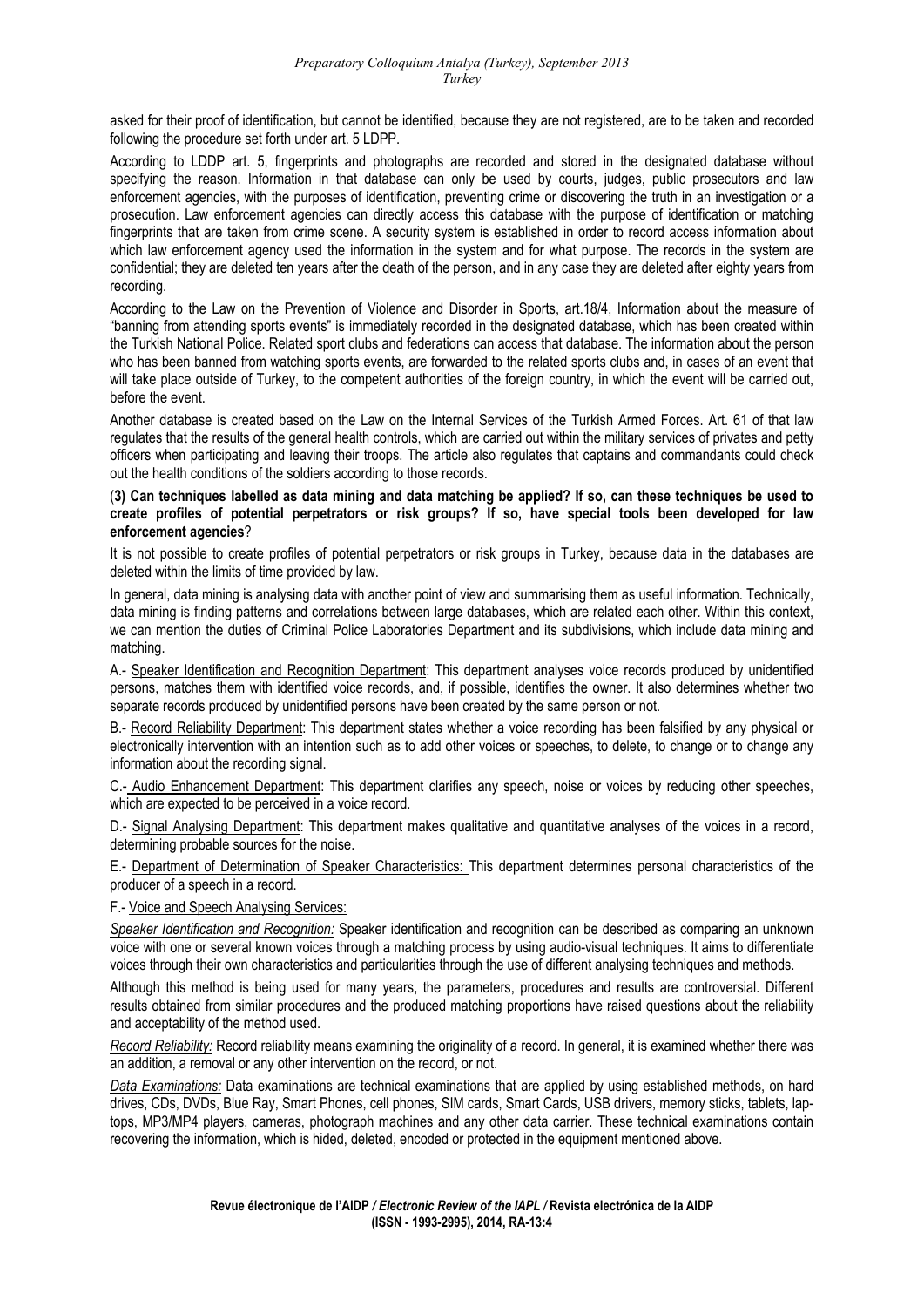#### **(4) Can coercive measures (e.g. interception of telecommunications) be used for building up information positions?**

Interception of telecommunications and technical surveillance are coercive measures that can be utilized within an on-going criminal investigation or prosecution. Records obtained through these measures are to be destroyed within ten days after the completion of the procedure, if the criminal process has been terminated. According to the Turkish Criminal Procedure Code, art. 135, records resulting from these coercive measures cannot be used for building up information positions.

However, additional art. 7 LDPP allows law enforcement agencies to resort to interception of telecommunications and technical surveillance for intelligence reasons. According to this provision, telecommunications may be intercepted, tapped, recorded, and signalling information may be evaluated upon a judge's warrant, or, in cases of emergency, upon a written order by the General Director of Police or the Police Intelligence Department, in order to prevent crimes under art. 10 LCT, excluding espionage. In cases of emergency, the written order is to be forwarded to a judge's approval within 24 hours, who, in another 24 hours, is to decide about the order. The order is annulled immediately, if the time runs out, or if the judge does not approve the order. In this case, records of the measures are destroyed within 10 days. This procedure is taken into official records, which is subject to inspection.

Additional art. 7 LDPP provides that technical surveillance may be ordered accordingly.

Parallel provisions exist under the Law on the Organisation, Duties and Powers of the Gendarmerie (LODPG).

Additionally, Art. 6 of the Law on State Intelligence Services and the National Intelligence Organisation regulates that measures of "interception of communications" and "technical surveillance" may be used in order to maintain State security, to uncover espionage activities, to spot activities regarding the revealing of state secrets and to prevent terrorist activities, in the case of serious danger against the essential features of the Turkish Republic as declared under Turkish Constitution or against the rule of law. These are ordered upon a judge's warrant, and, in cases of emergency, a written order by the Secretary or Deputy Secretary of the National Intelligence Agency (MIT). A similar procedure for the judge's approval of the written order is provided in these cases.

Additional art. 7 LDPP also builds the basis for a Regulation on the application of the said article. This by-law came into force as the "Regulation on the Procedure and Principles of the Interception, Tapping, Evaluation of the Signalling Information, and Recording of Communications Through Telecommunication and on the Establishment, Powers and Authorities of the Telecommunications Communication Presidency" (Published in the Official Gazette dated 10.11.2005, Nr. 25989)[3](#page-4-0).

It should be noted that any evidence obtained through the application of these provisions are among preventive measures, and cannot be used to prove any offence in a criminal trial. According to law, criminal prosecutions can only be based on evidence obtained through the application of procedural measures. However, in practice, courts do allow data obtained through preventive measures as evidence in criminal trial. There are cases where such data build a basis for conviction in criminal prosecutions.

#### **(5) Which private actors (e.g. internet providers or telecom companies) retain or are obliged to retain information for law enforcement agencies?**

All companies operating under a task-order contract, a franchise agreement, a telecommunication licence or general permit by the Telecommunications Institutions, including the government-operated Turkish Telecommunications Inc., are under a legal obligation to retain information for law enforcement agencies:

Art. 6/1-b of the Internet Law provides that access providers must retain traffic information on their services for a time of no less than 6 months and no more than 2 years, as specified by the Regulation, and to provide for their correctness, integrity, and confidentiality. The last paragraph of the same article puts those access providers who fail to comply with these conditions under an administrative fine of 10.000 – 50.000 Turkish Lira (equivalent of 5.000-25.000 USD). The time period for the data retention has been specified by the Regulation as 1 year. (art. 15/1-b of the Internet Regulation).

According to the Law on the Regulation of Internet Publishing and on Combatting Crimes committed Through Such Publications (Law 5651) [the Internet Law], and on the Regulation on the Internet Public Use Providers, such providers must record their internal IP logs electronically.

hotels, and other places, electronically. This data retention obligation that is not based on a legal framework and does not provide for any specification about the duration of the retention, whether such data is to be given to any authority, etc. For An additional obligation of the non-commercial public use providers has been regulated under the Regulation on the Internet Public Use Providers. According to this, such providers must record all Internet IP distribution logs at their working places,

<span id="page-4-0"></span><sup>&</sup>lt;sup>3</sup> The "Regulation on the Application of the Measures of Interceptions of Telecommunications, Employing Undercover Investigators and Technical Surveillance as Provided under the Criminal Procedure Code" has been suspended by a stay of execution order of the High Administrative Court. The motives of the decision by the General Assembly of Administrative Chambers dated 06.12.2012 include the fact that the Criminal Procedure Code did not provide for a legal basis for this regulation, and that the legislator chose to regulate this area in great detail within the law instead. According to the High Administrative Court, this excludes the powers of the Ministry of Justice to pass a regulation on these measures.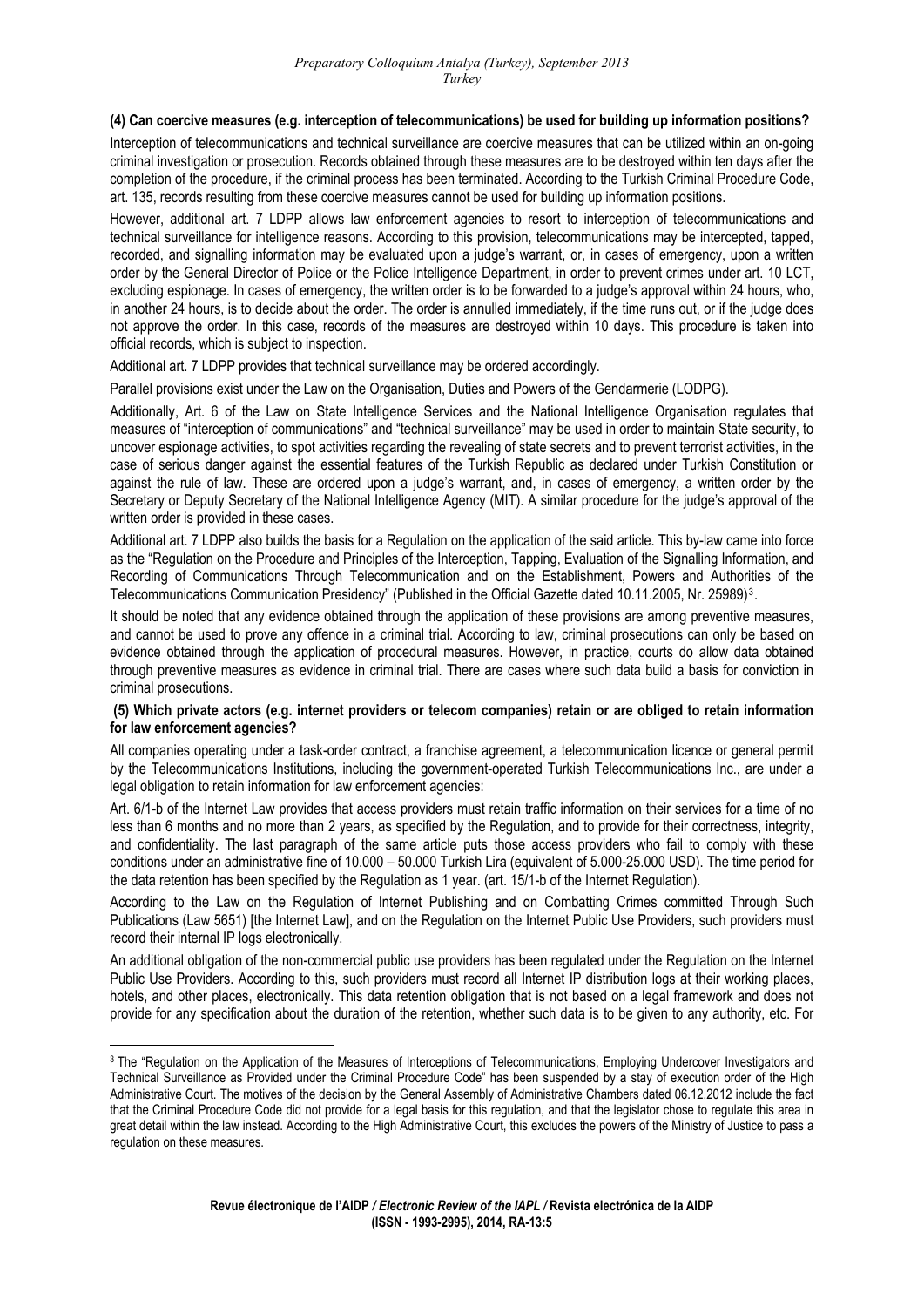this reason, it fails to comply with the general legal standards, and lacks the necessary guarantees regarding the freedom of communication.

### **(6) Which private actors can provide or are obliged to provide information to law enforcement agencies?**

Any information, document or discovery that is suitable to uncover the truth and that has been obtained legally can be used as evidence (art. 217/2 CPC). All law enforcing agencies can access all kinds of data regarding a criminal offence through using legal means. All private actors are obligated to oblige with requests of law enforcing agencies made accordingly.

Additionally, according to art. 6 of the Law on the National Intelligence Agency, the Agency (MIT) may make requests to ministries and other public agencies and archives of institutions providing public service, to electronic IT centres and the communications substructure companies in order to obtain information and documents, by providing legal grounds for such request.

There are also provisions on the application of technical surveillance for information building purposes. Additional art. 7 LDPP provides that the police may ask for relevant information and documents from public agencies and public service institutions by providing legal grounds for the request. In case such agencies and institutions refrain from complying on grounds such as protection of state secrets, a judge's warrant is needed to obtain the information or document. An identical provision is found under additional art. 5/5 LODPG, giving the same power to the Gendarmerie.

Art. 12/5 of the Electronic Communications Law provides that operators must establish on electronic communication systems the technical infrastructure necessary to be able comply with requests of law enforcing agencies in accordance with legal provisions relating to national security, before beginning to provide any service on electronic communication.

### **(7) Is there judicial control on building information positions?**

As a rule, any preventive measure on interception of telecommunications and technical surveillance is only applicable following a warrant of a judge. However, in cases of emergency, a legally empowered administrative body (such as the head of the Intelligence Department of the Police, the Gendarmerie, or the Secretary of the National Intelligence Agency) are entitled to give a written order to initiate such measures. In these cases it is necessary to obtain an approval from a judge within a legal time limit of 24 hours. Otherwise, the measure is to be terminated immediately.

If these measures are applied illegally, criminal offences such as "violation of the confidentiality of communications" (art. 132 TCC), "violation of the privacy" (art. 134 TCC), "illegal entry into IT systems" (art. 243 TCC), "illegally obstructing, hacking, erasing or manipulating data in an IT system" (art. 244 TCC), "destroying, hiding or changing evidence of a crime" (art. 281 TCC), "violation of secrecy" (art. 285 TCC) may come into consideration.

### **(D) ICT in the criminal investigation**

## **(1) Can law enforcement agencies carry out interception in real time of a) e-traffic data; b) content data?**

In Turkish law, here are no specific regulations on the real time interception of e-traffic data and content data. The coercive measure of "interception of telecommunications" under art. 135 CPC was not codified with ICT in mind. As a result, the text of the law includes the term "listening" as a real time interception method, which apparently relates to communication over the telephone.

However, content on the Internet may be barred from access following a decision of a judge or an order of the administrative authority. Under art. 8 of the Internet Law, Internet content may be barred from being accessed for specific crimes (incitement to suicide, sexual abuse of children, facilitating the use of narcotics, supplying material that causes health hazard, pornography, prostitution, providing space and means for gambling, offences under the Law on Crimes Against Atatürk), if probable cause exists. The warrant is issued by a judge during the investigation phase, and by the court during the prosecution. If, during the investigation, there is a case of emergency, the public prosecutor may issue a written order, which is subject to the approval of a judge within 24 hours. If the approval does not follow, the order is annulled immediately.

The warrant may also be issued directly by the TCP, if either the content provider or the hosting provider reside outside of Turkey, or, even when they reside within Turkey, the contents are related to the offences of sexual abuse of children or pornography.

The warrant to bar access must be executed within 24 hours of its issuing. Hosting or access providers that fail to comply with the warrant that was issued as a criminal procedure measure, are subject to a penalty of imprisonment from 6 months to 2 years, unless their omission constitutes another crime of heavier penalty. If the warrant was an administrative measure, in case of failure to comply with the barring order, the access provider shall be subject to an administrative fine of 10.000 – 100.000 Turkish Lira (an equivalent of 5.000-50.000 USD).

Additionally, art. 12/2-g of the Electronic Communications Law provides that operators might be put under a legal obligation to "provide technical means to legally authorised national institutions to lawfully intercept and listen to telecommunications".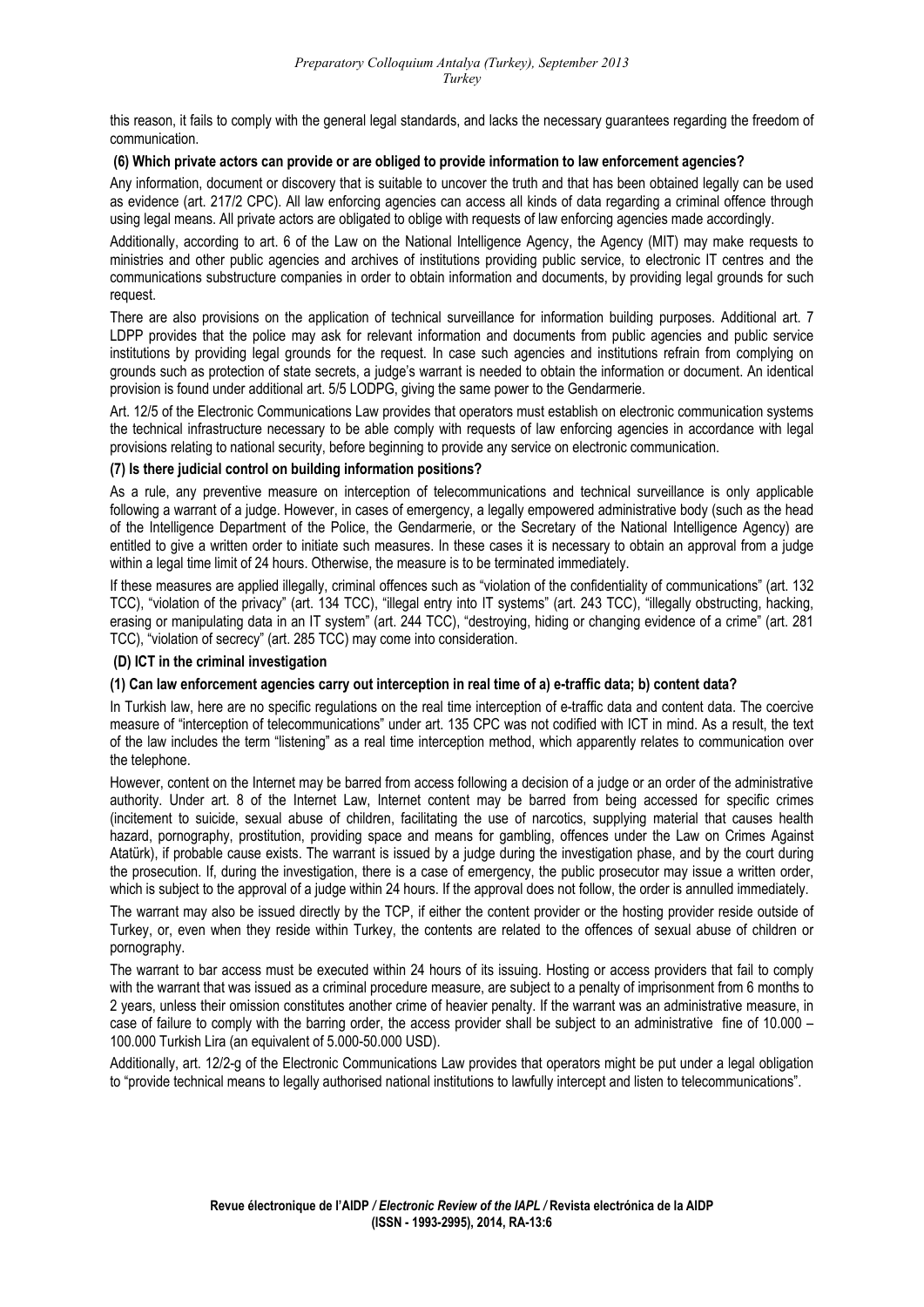### **(2) Can law enforcement agencies have access to/freeze/search/seize information systems for a) e-traffic data; b) content data?**

There are no specific provisions on accessing, freezing or seizing information systems under CPC. CPC only includes specifications on "seizure of at the post", which cannot be extended to IT systems analogically. This follows from the general rule prohibiting analogy in matters that involve limitations of freedoms.

A specific provision on the search, copying and seizure of computers, computer programs and logs exists under art. 134 CPC. This provision allows law enforcement agencies to access and copy data carriers, but only through creating a disk image of the drive including access data (hash values). In other words, it is not legally permitted to access any IT system online and extract e-traffic or content data from it.

In addition to this, it should be repeated that art. 8 of the Internet Law allows for a barring order for online content involving some criminal offences (please see our answer to Question D/1).

### **3) Can telecom companies or service providers be obliged to share data with law enforcement agencies? In case of non- compliance, are there any coercive measures or sanctions?**

A general provision on the subject can be found under art. 332 CPC. According to this, any information requested by the public prosecutor in relation to a criminal investigation must be complied within 10 days. Failure to compliance is subject to a penalty under art. 257 TCC (criminal misconduct).

The said provision does not specify the type of entity that is under the legal obligation to share information with the prosecutor's office, and uses a general statement. In addition to art. 332 CPC, there is a specific provision on the execution of warrants regarding the interception of telecommunications under art. 137 CPC.

According to this article, the prosecutor or the judicial police officer appointed by him may request from representatives of agencies and institutions providing telecommunications services to execute of measures of interception, and to insert technical equipment for this purpose with a written order. This order is immediately to be complied with, under threat of forcible execution.

Additionally, according to art. 6 of the Law on the National Intelligence Agency, the Agency (MIT) may make requests to ministries and other public agencies and archives of institutions providing public service, to electronic IT centres and the communications substructure companies in order to obtain information and documents, by providing legal grounds for such request.

Another relevant provision on the "rights and obligations of operators" can be found under art. 12/2-g of the Electronic Communications Law. According to the said provision, the operators may be put under a legal obligation to "provide technical means to legally authorised national institutions to lawfully intercept and listen to telecommunications". Under par. 5 of the same article, operators must establish on electronic communication systems the technical infrastructure necessary to be able comply with requests of law enforcing agencies in accordance with legal provisions relating to national security, before beginning to provide any service on electronic communication.

## **(4) May law enforcement agencies apply video surveillance? Can they oblige natural or legal persons to cooperate?**

Art. 140 CPC regulates the coercive measure of "technical surveillance". This allows law enforcement agencies to put the suspect's public activities and working place under technical surveillance, including audio-visual surveillance, if a high degree of suspicion exists for a crime listed under the same article, and, additionally, if no other means to obtain evidence exist.

Additional art. 7 LDPP and additional art. 5 of the Law on the Organisation, Duties and Powers of the Gendarmerie (LODPG) regulate that law enforcement agencies may use measures of "interception of communications" and "technical surveillance", while performing intelligence services, in order to prevent the offences which are listed under art. 10 of the Law on Combatting Terrorism (LCT), except for espionage crimes. The same articles provide that the police (or, in its case, the Gendarmerie) may ask for relevant information and documents from public agencies and public service institutions by providing legal grounds for the request. In case such agencies and institutions refrain from complying on grounds such as protection of state secrets, a judge's warrant is needed to obtain the information or document.

Additionally, art. 13/2 of the Law on Gatherings and Demonstrations (Law 2911) provides that the government commissar representing the government at demonstrations may order the recording of the demonstration with technical audio-visual equipment, including voice recorders or cameras.

Art. 9 of the Regulation on Internet Public Use Providers, such providers are under a legal obligation to establish closedcircuit cameras in order to record everybody entering or exiting their premises. These records are to be kept for seven days, and cannot be disclosed to anybody except for authorised public agencies.

Another issue regarding video surveillance is the legal grounds for CCTV cameras under Turkish law. Although the employment of such cameras for evidence gathering purposes is widespread in practice, there is no legal framework allowing this use. The legal basis for the "MOBESE" (Mobile Electronic System Integration) system is found under additional art. 16 of the Motorways Traffic Law (Law 2918). According to this provision, electronic systems may be established by the Turkish National Police in order to spot traffic violations for the purposes of ensuring the safety of people or property, provide for a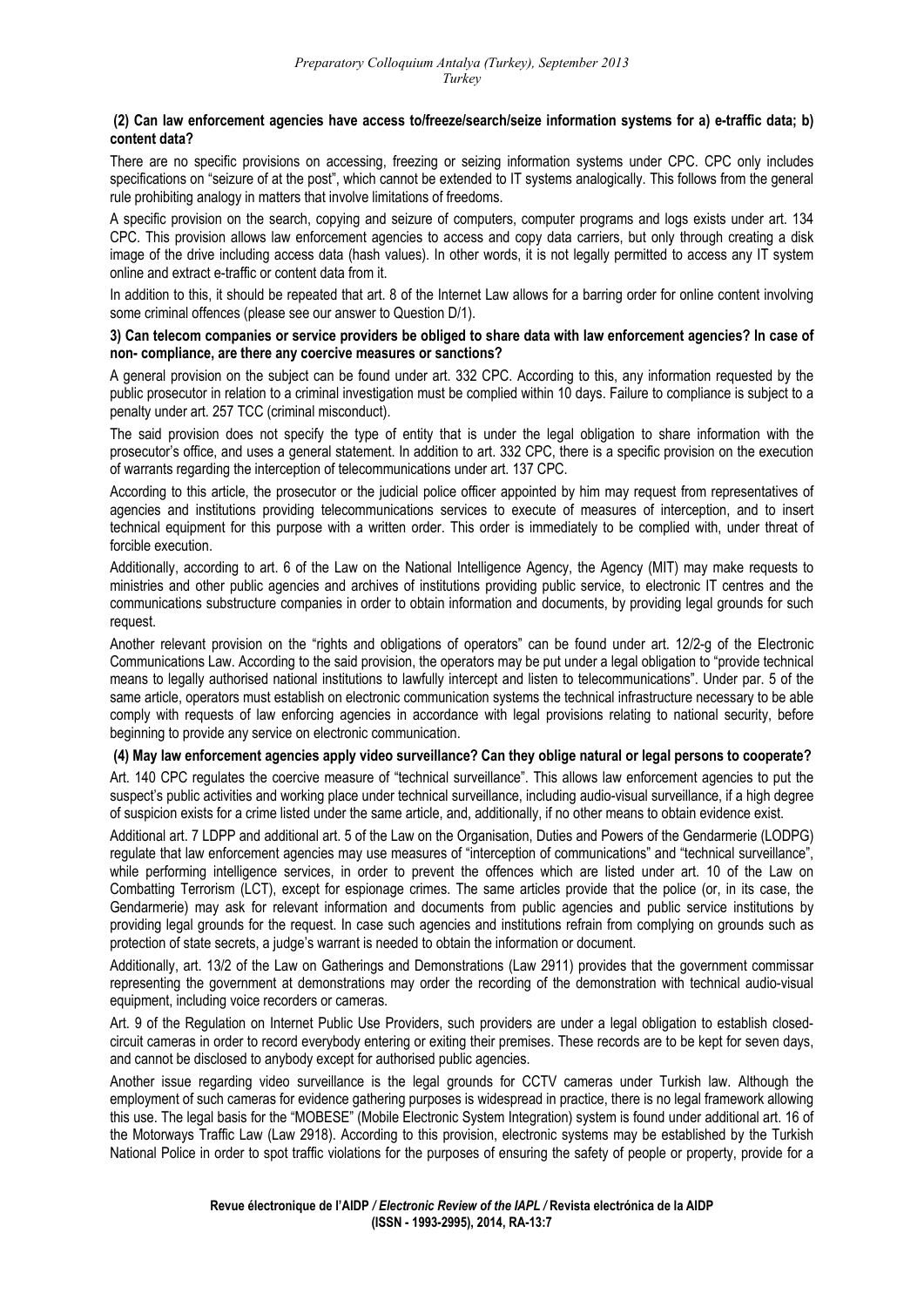safe and orderly flow of traffic. However, video recordings obtained through this system can only be used for purposes specified under additional art. 16. These purposes do not include evidence gathering or crime prevention. As such, the only legal way to use MOBESE-footage is for general traffic purposes as stated under additional art. 16 of the Motorway Traffic Law. However, it is stated that in practice video recordings of MOBESE-cameras are kept by law enforcement officers, if they are deemed necessary for a possible criminal investigation in the future. It should be noted that such use is not only illegal within the existing legal framework, but also constitutes the crime of "illegally omitting to erase personal data" under art. 138 TCC.

In practice, it is also common procedure that law enforcement officers record the proceedings during a search-and-seizure within a criminal investigation, although there is no legal basis for this.

As mentioned above (see our answer to Question D/3), any natural or legal person is under a legal obligation to comply with a written request by a prosecutor demanding that a certain piece of information or document be handed over to law enforcement agencies (art. 332 CPC). Accordingly, surveillance footage legally obtained by private parties may be requested. Upon a failure to comply, such footage may be subject to a search-and-seizure measure.

### **(5) May or must law enforcement agencies apply audio-visual recording of interrogations (suspects, witnesses)?**

Normally it is possible, but not mandatory, to record the interrogation of witnesses audio-visually. However, there are specific kinds of witnesses, for whom the recording is mandatory. According to this, an audio-visual recording must be made during the interrogation of victimised children, and of those who cannot be brought before the court during trial and whose testimony is indispensable for the uncovering of the truth (art. 52/3 CPC).

Within this context, Child Observation Centres have been established in some cities as a pilot study, in order to protect sexually abused children effectively, and to prevent children abuse, following the legal framework of the Decree Nr. 2012/20 on Child Observation Centres (published in the Official Gazette dated 4 October 2012, nr. 28431). The following issues have been specified with the decision nr. 2012/1 of 22.10.2012 of the Central Coordination Board of Child Observation Centres:

- 1. In accordance with the orders and directions of the public prosecutor, and following the statement of the victimised child, the victim shall be subject to external or internal bodily examination upon the victim's or his or her parents' consent, taking of body samples, psychological evaluation, and, if necessary, visual recording of physical evidence, following due procedure, at Child Observation Centres.
- 2. The statement of the victimised child shall be taken in a mirrored room, under audio-visual recording, by the public prosecutor, or, in cases of necessity, by a police officer following the prosecutor's orders, through a trained expert employed at the Child Observation Centre, and in the presence of the victim's attorney.
- 3. Utmost respect is to be shown to the privacy of the victim during the entire process.
- 4. Procedures within the Child Observation Centres shall not be recorded to the hospital automation system.
- 5. All information and documents obtained following the interviews and medical examinations shall be taken under record in form of a report, and shall be sent to the public prosecutor's office upon completion, including audio-visual recordings.

In addition to this, an audio-visual recording of the protected witness must be made. According to art. 58/3 CPC, the presiding judge may remove people, including the defendant, from the courtroom during the trial, if their presence poses danger to the witness. In these cases, a video recording of the testimony is to be taken, and those who have been removed retain their right to ask questions to the witness.

Art. 180 CPC provides the possibility to employ audio-visual recording technology during the interrogation of witnesses or experts that cannot be present before the interrogating authority, or at the trial.

Concerning the suspect or the defendant, it is specified under art. 147/1-h CPC, that during their interrogation during the investigation or the trial, technical means shall be employed to record the proceedings. The text does not leave room for discretion, and imposes a mandatory recording through the use of the term "shall be employed". The Decree Nr. 150 on the Audio-Visual IT System (SEGBIS) dated 14.12.2011 also states that such recordings are mandatory. Audio-visual recordings are also to be made when the suspect or the defendant is excused from being present at the trial.

Except for the instances stated above, it is generally prohibited to employ any means of audio-visual recording at criminal proceedings. As a rule, no such equipment may be used within the court building or at the courtroom during the trial. The same rule applies to other judicial proceedings within or without the court building.

### **(E) ICT and evidence(The chain of stages: collecting / storing / retaining / producing / presenting / evaluating electronic evidence)**

## **(1) Are there any rules on evidence that are specific for ICT-related information**?

There are no rules on evidence that are specific for ICT-related information in Turkish law. These are subject to general rules. No hierarchy of evidence exists in criminal procedure, either. Any information relevant to the case can be accepted as evidence, as long as it is collected legally, and there are no legal rules on the evidentiary value of specific types of evidence.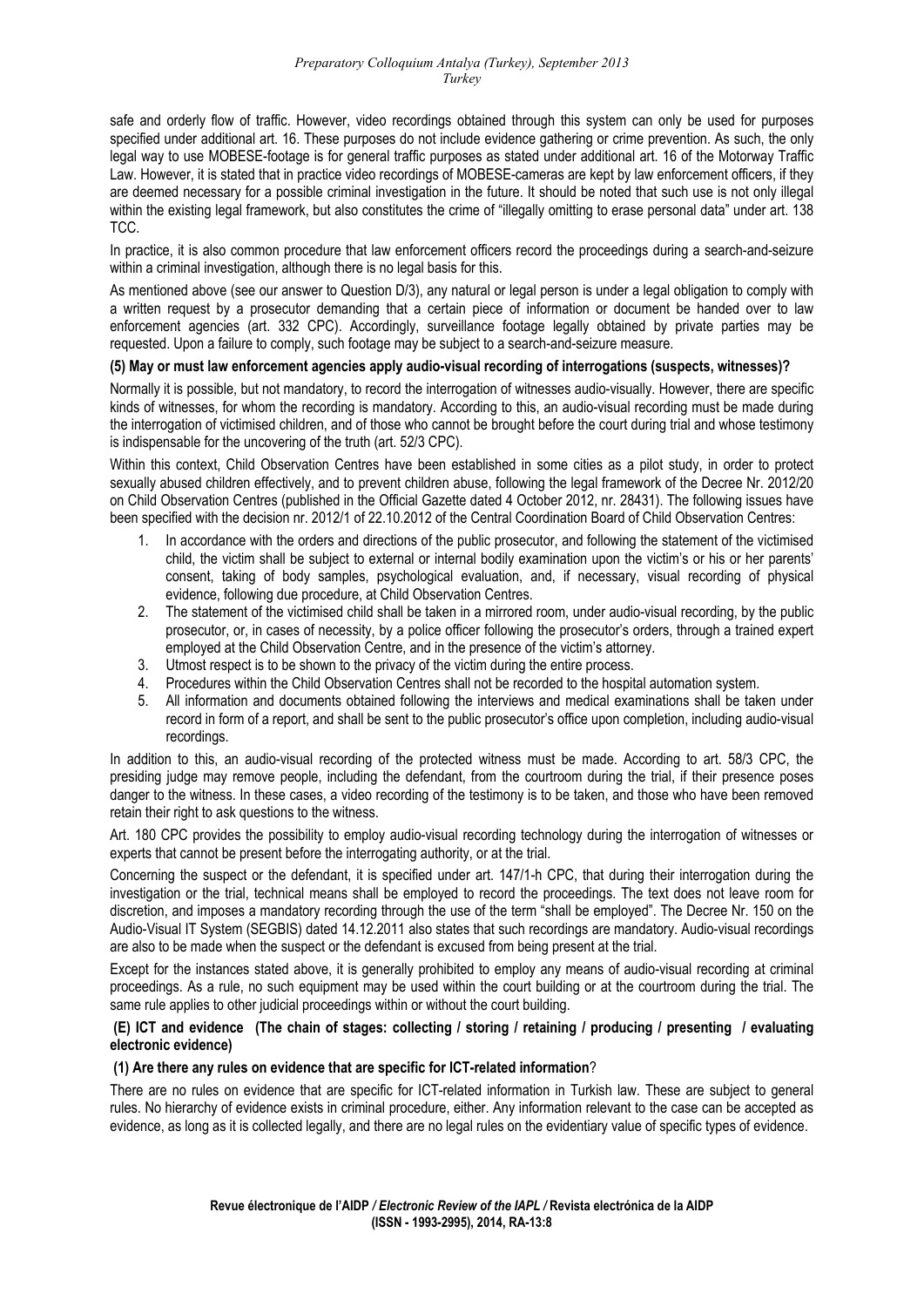However, the credibility of ICT-related evidence is the point of an on-going debate in Turkish criminal procedure doctrine. It is a common concern that electronic evidence is open to external manipulation, particularly during the collecting stage. Therefore, many scholars express the opinion that ICT-related information should not be accepted as solid or credible evidence in criminal procedure.

Additionally, many specific cases in Turkish practice have presented serious doubts on the possibility that some pieces of electronic evidence have been produced purposefully after the supposed date of offence by people other than the suspect. For these reasons, a number of university professors on computer engineering have published a common declaration against the excessive and insecure use of electronic evidence in criminal trials, especially in case of corrupted data.[4](#page-8-0) There are also views on a complete inadmissibility of electronic evidence in criminal procedure.

In practice, electronic evidence has gained the status of obtaining a confession in catholic inquisition. However, these pieces of evidence should only be used as a tool to obtain material evidence related to the case in a legal way, and should only have evidentiary value as to support such evidence. In the present-day Turkish criminal procedure practice, false electronic information is easily produced, collected as evidence, presented before the court and, in some cases, even accepted as a convicting proof in the absence of corroborating evidence. This situation can only be described as a "digital torture" in order to prove the defendant's guilt.

### **(2) Are there any rules on integrity (e.g. tampering with or improper processing) and security (e.g. hacking) of ICTrelated evidence**?

There are no specific rules on integrity and security of ICT-related evidence. General rules apply. However, this situation is leading to serious problems with regard to the technological progress. The security of electronic evidence is a problematic issue in practice.

It should be noted that some criminal offences would apply to actions breaking the integrity and security of electronic evidence. Offences in question could include the violation of communicational secrecy (art. 132 TCC), the violation of privacy (art. 134 TCC), illegal access to an IT-system (art. 243 TCC), hindrance or obstruction of the system, deletion or alteration of data (art. 244 TCC), aspersion (art. 266 TCC) or obscuring, hiding or altering criminal evidence (art. 281 TCC). However, due to lack of an effective controlling mechanism related to the integrity and security of evidence, it is nearly impossible to spot a violation of these provisions.

Doubts related to the manipulation of electronic data particularly arise during the taking of a disk image within the scope of search-and-seizure warrants on data carriers. Even if a secure hash value is generated during the copying, there are doubts that new data may have been added to the data carrier at the beginning of the copying process through the use of malware. Similarly, the seizure of CDs and mobile phones involves such doubts. Legally, the disk image must be taken on spot, without actually seizing the hardware, and a copy of the image must be handed over to the affected person, upon request. However, in practice, disk images of data carriers such as CDs, external hard drives or computer disks are being taken at police centres, on the grounds that the process shall take a long time otherwise. In these cases, the copying takes several days in the absence of the affected person. Thus, even if a secure hash value has been generated, it cannot be guaranteed that the disk image is taken without any alterations to the original.

Similar problems exist regarding the evidentiary value of data obtained through mobile phones (particularly smartphones). There are no specific provisions regarding the seizure of mobile phones and the data stored within. These devices are subject to a normal search-and-seizure procedure. This also brings about problems regarding the authenticity of electronic data obtained from mobile phones, particularly in the case of smartphones. In a particular case in Turkish practice, data belonging to some people have been found as recorded in an address book of a mobile phone, although these records have been proven not to exist at the beginning of the procedure. Following objections and examinations, it has been declared that the data had been "inadvertently" loaded to the mobile phone at the police station, by law enforcement officers, after the phone had been seized.

### **(3) Are there any rules on admissibility (incl. the principle of procedural legality) of evidence that are specific for ICT-related information**?

In the Turkish criminal procedure system, any judgment must be based on the intimate conviction of the court. Accordingly, anything can be accepted as evidence, as long as it has been collected legally. There are no exceptional provisions in the case of ICT related evidence. General rules apply to ICT-related information, notwithstanding the debate on their credibility.

Turkish Criminal Procedure Code provides that proof can only be accomplished through lawfully obtained evidence (art. 217/2 CPC), and that any ruling based on illegal evidence shall be subject to reversal (art. 289/1 CPC). In Turkish law, illegal evidence is completely inadmissible. The Turkish law adopts a very strict regime on unlawful evidence. The rule of total exclusion for unlawful evidence has been provided both under the Turkish Constitution and the Turkish CPC. A relevant provision can be found under art. 38 of the Constitution. According to this, findings obtained through illegal means cannot be accepted as evidence (art. 38 TC). This provision doesn't include any restrictions or exceptions. Additionally, the

<span id="page-8-0"></span> 4 http://www.cmpe.boun.edu.tr/~say/dijitaldelil.htm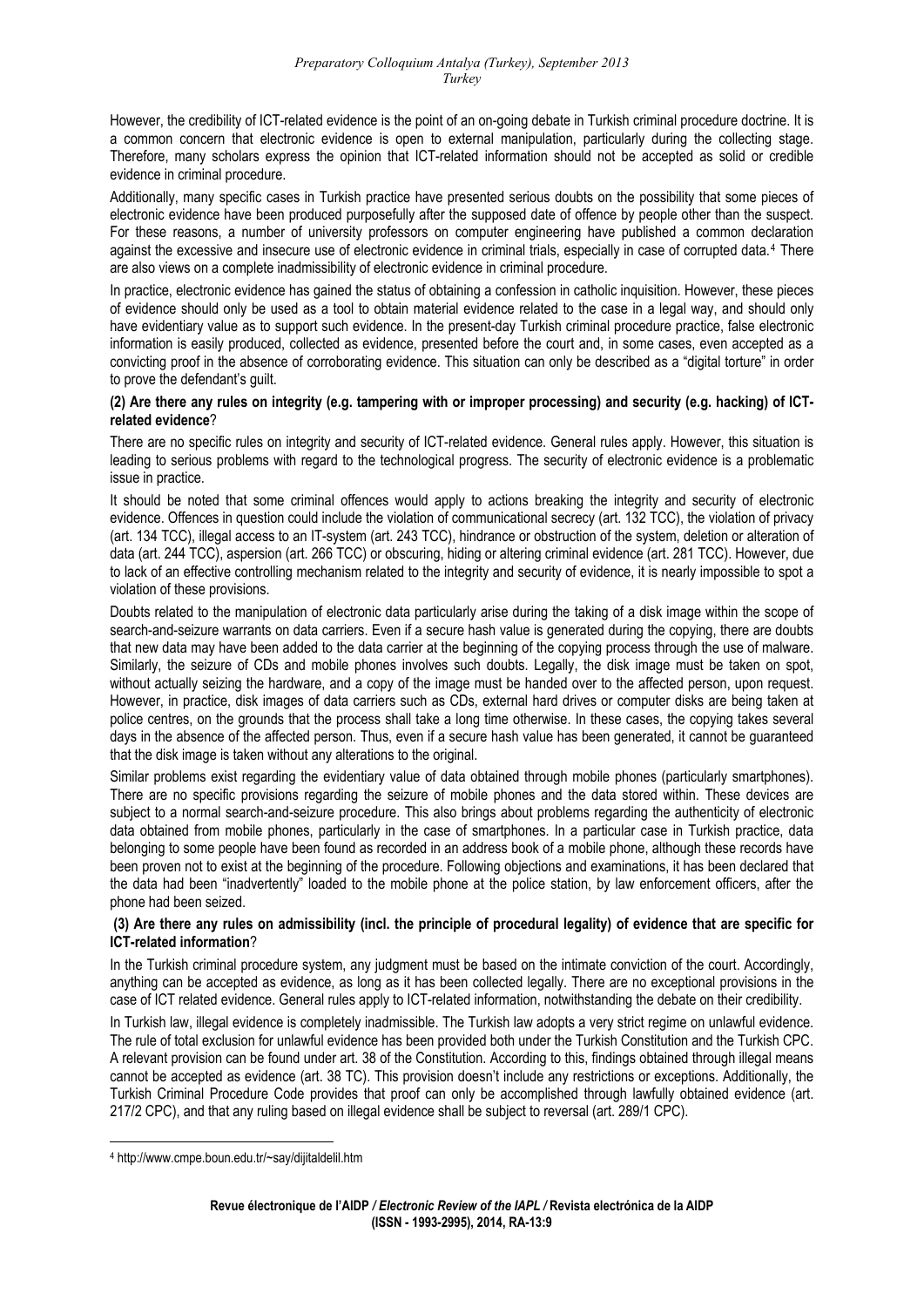Additionally, the Turkish law adopts the principle of "the fruit of the poisonous tree", and thus excludes any evidence obtained indirectly through the use of unlawful evidence. As a result, evidence collected through illegal means can never be pulled into consideration at the judgment. There is no distinction between evidence collected by the state or by private persons in this regard.

The exclusionary rule doesn't have any exceptions. As a result, no distinction can be made between "absolute" and "relative" unlawfulness, or between "substantive" and "formal" unlawfulness of the evidence. The minority opinion in Turkish law that would allow such distinctions has not been widely accepted. In practice, contradictory examples of case law supporting both views exist. The aim of the criminal procedure is to obtain the truth through any legal means that respect the human rights. It is not possible to uphold the law through acquiescing unlawfulness.<sup>[5](#page-9-0)</sup>

### **(4) Are there any specific rules on discovery and disclosure for ICT-related evidence**?

The Turkish Criminal Procedure Code provides a specific rule on the collection of ICT-related evidence. According to art. 134 CPC on "search and seizure on computers, computer programs and logs", data carriers used by the suspect may be subject to search-and-seizure, computer records may be copied, and these records may be transcribed, if no other evidence gathering methods are successful. This measure can only be ordered by the judge upon a request by the prosecutor.

Despite the fact that the provision expressly applies to the computer "used by the suspect", this condition is not duly respected in practice, particularly when the search is made in offices. In such cases, the search is mostly applied to all computers present, without determining which computer is used by the subject. As a result, it can be said that the existing rule concerning the application of the said measure is not upheld in practice.

If, due to the impossibility to crack a certain encryption, computer programs or logs cannot be copied during the procedure, or an encrypted piece of information cannot be accessed, the hardware can be temporarily seized in order to complete the process. After the completion, any piece of hardware must be returned to its owner.

In practice, this provision is applied as to damage the credibility of evidence. In some cases, the copying process on computers seized may take days. In such cases, it is not possible to ensure the presence of a procedural witness during the process. As a result, it is not possible to control the chain of evidence and to ensure that no external data have been introduced into the computer before taking a copy from it. This possibility alone is to damage the credibility of the evidence obtained through the said process. Such evidence should not be admissible in trial. However, in practice, there have been cases where such evidence has been admitted as basis for a conviction, even in the face of expert reports confirming suspicions that the evidence has been tempered with illegally.

Art. 134 CPC provides that all data must be backed-up during the seizure of computers and computer logs. The Regulation on Judicial and Preventive Searches provides under its art. 17, that this measure is also applicable to computer networks and other distant computer logs and their removable hardware. It should be noted that any provision limiting human rights and personal freedoms cannot be based on anything but organic laws. Thus, art. 17 of the Regulation cannot be implemented as to expand the limits of the legal framework of the CPC.

After taking the disk image of the data carrier, a copy of the back up is to be presented to the suspect or the defendant, upon their request. It should be stressed that a request of the suspect or the defendant is necessary for this. Without such request, the prosecutor or the police are not under a legal obligation to produce copies of the disk image. In practice, the suspect or the defendant that make a request for a copy, are confronted with the objection that the law enforcement officers do not have the equipment to burn the copy on (such as a CD-ROM, an external hard drive, etc.). In these cases, the suspect or the defendant is asked to provide a hard drive of the same specifications as the original data carrier. Thus, the subjects are requested to look for means to provide very specific technical equipment without any respect for the place or the time of the measure.

In other cases, it has been observed that the copy that had originally been handed over to the suspect and the defendant. has been recalled by the law enforcement agencies on the grounds that these copies "contain data that constitute a criminal offence". It has been stated that, during the investigation, some data within the computer had been found to constitute a crime, and the same data exists within the copy of the disk image. Defendants have been forced to hand over these copies, and told that they had to comply, unless they would face a criminal investigation. Although there is no legal basis for this practice, the police officers in question have not been subject to a criminal investigation or disciplinary action.

### **(5) Are there any special rules for evaluating (probative value) ICT-related evidence**?

ROMs or smart phones. There are no specific rules on the probative value of ICT-related evidence under Turkish law. This kind of evidence is subject to the general rule of "conscientious conviction". However, there exist some well-founded doubts about the credibility of such evidence, due to problems arising from practice. Particularly, doubts arise about the possibility to introduce external data to a computer during the image-taking process as part of the search-and-seizure. Similar doubts arise about the seizure of CD-

<span id="page-9-0"></span> <sup>5</sup> **KESKIN, Serap,** Ceza Muhakemesi Hukukunda Temyiz Nedeni Olarak Hukuka Aykırılık, Alfa, İstanbul, 2007, s. 182 – 183.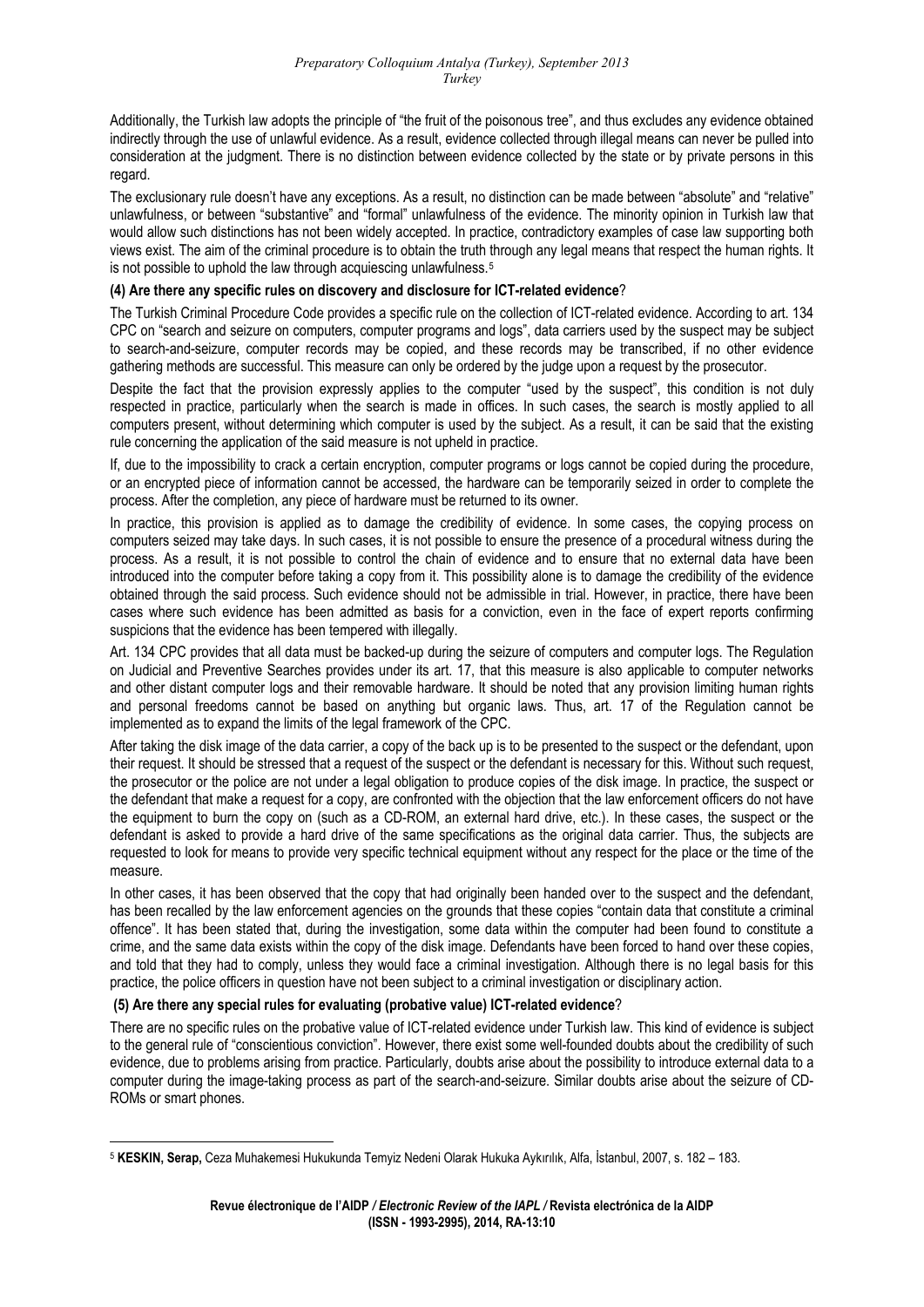Although general rules do apply to the probative value of ICT-related evidence, this issue is highly controversial due to the fact that the legislation has been left behind the technological development, and to practical problems mentioned above.

### **(F) ICT in the trial stage**

### **(1) How can or must ICT related evidence be introduced in the trial?**

The Turkish legislation on criminal procedure contains provisions stipulating that ICT related evidence could be introduced in the trial as converted into written form. In addition, such evidence can be introduced as evidence by inspection, if applicable.

One such provision exists under the 2011 Regulation on the Utilisation of the Audio-Visual Information System (SEGBIS) in Criminal Procedure. According to this provision, records obtained through the SEGBIS are transcribed into digital minutes under the UYAP IT-System and are autographed electronically. For the transcribing procedure, appropriate software and/or hardware may be used (Art. 7 of the Regulation). Audio-visual recordings are not handed over to the parties, but copies of the transcriptions may be given. In case of demand or objection, audio-visual recordings may be opened for examination of the relevant person(s) in accompany of the prosecuting authority (Art. 8 of the Regulation).

In practice, transcribing the audio-visual data can take a long time. In some cases it may take months before the transcriptions are handed over to the parties. For this reason, difficulties occur during the preparation of the defence. In some cases, the defence may be called before the transcriptions have been submitted, and these records are only included in the case file after the ruling. Due to this delay, the legal recourse (objection) as provided by law cannot be taken effectively.

Additionally, recordings obtained through wiretaps are to be transcribed by persons assigned by the prosecutor, according to art. 137 CPC.

Another relevant provision (Art. 209/2 CPC) regulates that documents involving personal data related to the defendant or the witness may be read out at an *in camera* meeting, if the affected person expressly wishes so. Consequently, ICT related evidence involving personal data might be subject to the same process, thus ensuring the protection of privacy. However, since the Draft Law on the Protection of Personal Data has not yet been put into vigour, it should be stressed that matters regarding respect to personal data still have not been resolved fully in practice. Particularly, wiretap recordings involving the intimate sphere of persons are being introduced as evidence in spite of a complete irrelevance with the respective case.

As explained above, the Turkish legislation allows that ICT related evidence be transcribed into written form and subsequently introduced as document evidence in the trial. However, there are no rules preventing such evidence from being introduced as evidence by inspection or expertise. In the Turkish practice there are many examples where experts appointed by court or by parties have been assigned to inspect ICT related evidence.

Considering the directness of the evidence, the inspection of ICT related evidence in trial is a preferable method in respect to being transcribed into written form. This is especially the case for audio-visual recordings, where not only contents of the recordings, but also the tone or the intonation of the speaker may be important for the forming of a conscientious opinion. As such, the practice of transcribing said evidence and accepting their introduction as document evidence in the trial contradicts with the principle of the directness of the evidence, and, therefore should be avoided.

### **(2) Can distant interrogations (e.g. by satellite connections) be applied?**

This method can be applied using the Audio-Visual Information System (SEGBIS). This system has been introduced for the audio-visual recording of testimonies, interrogations and trials, as well as the distant interrogation or hearing of persons outside the precinct of the court, who cannot be present during the process, by means of videoconference. This method is not regarded as a form of rogatory deposition, and thus may be applied even in cases where a deposition by proxy is forbidden by law.

In some cases, an audio-visual recording is mandatory under CPC. As a rule, the hearing of witnesses is optional. However, in cases where the witness is a child victim, or a person who cannot be brought before court (due to an illness, etc.) but who must be heard for revealing the truth, a recording is mandatory (Art. 52/3 CPC).

In addition, an audio-visual recording of the witness testimony must be made in cases where the judge removes from the courtroom a person who has the right to be present during trial (i.e. the defendant, or a mandatory attorney). In such cases, the right to respond has been secured by law (Art. 58/3 CPC).

Also, art. 147/1-h CPC provides that an audio-visual recording shall be made during the interrogation of the suspect or of the defendant (before the police, the prosecutor, the judge and/or during trial).

Art. 180 CPC regulates that witnesses or experts heard though proxy (either by rogatory appointment of another court, or by a proxy appointment of a member judge of the same court) should be heard through audio-visual distant interrogation method instead, if available. Since the SEGBIS has become effective after the entry into force of CPC, the said method should always be presumed available. Accordingly, the SEGBIS circular order No. 150 dated 14 December 2011 issued by the Ministry of Justice indicates that in cases provided under art. 180 CPC, the utilisation of the SEGBIS is obligatory.

Additionally, a defendant who has been excused from the trial according to art. 196 CPC shall be interrogated through the SEGBIS, as provided by the same circular order.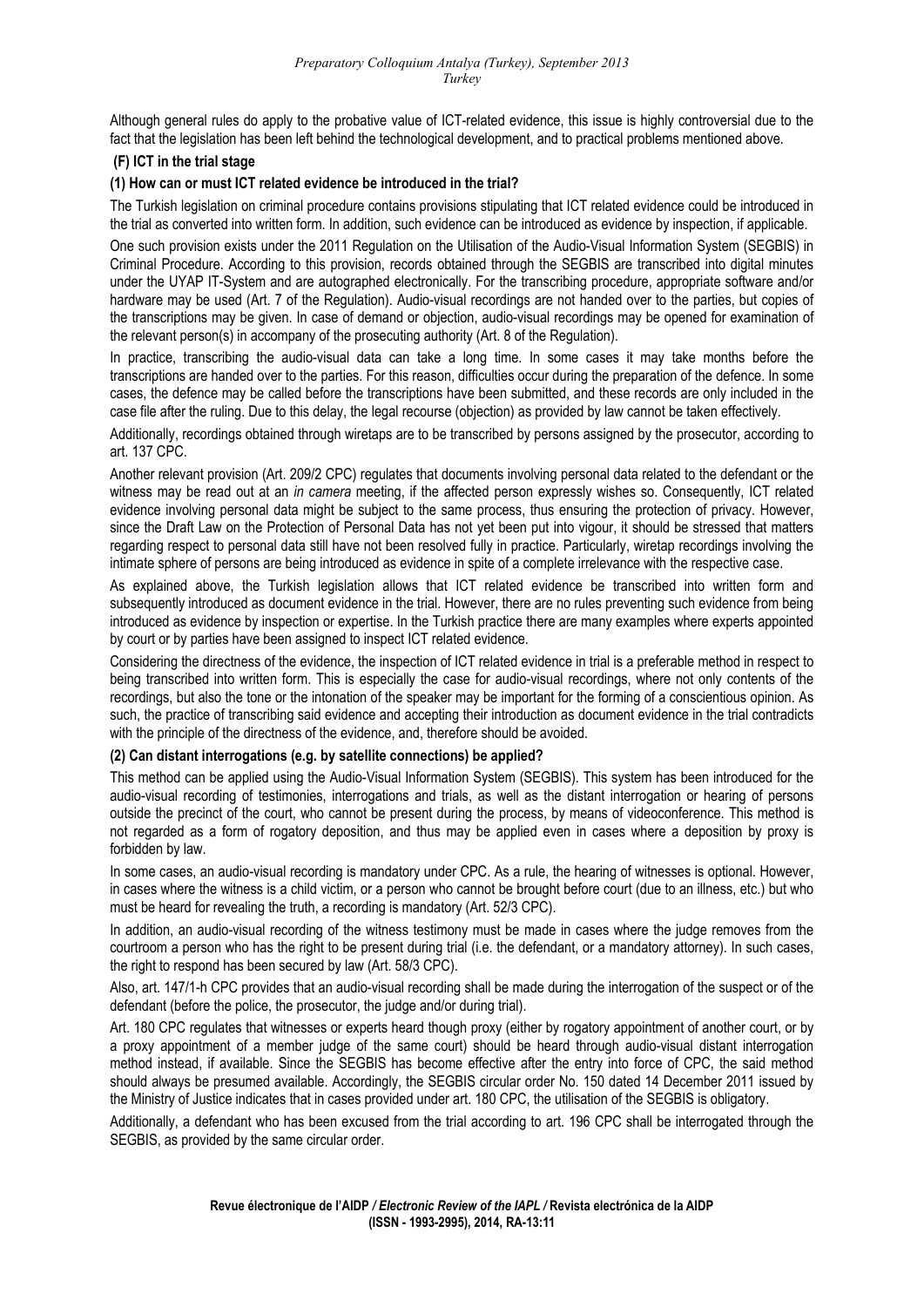People that cannot be present during the trial due to any valid excuse can also join the proceedings or heard through the SEGBIS. In such cases, law enforcement officers are required to ensure the presence of the relevant person at the location where the distant interrogation shall take place. To this end, the requesting authority shall declare the identity of the person, the time and place of the hearing, and any preparations to be made beforehand to the relevant law enforcement agency. An appropriate number of law enforcement officers shall be present during the process (Art. 13, Regulation on the Utilisation of the Audio-Visual Information System in Criminal Procedure)

In addition, people held under detention may be interrogated distantly and may participate in the trial through the SEGBIS, if the technical requirements can be met. In this case, the requiring authority gives the necessary information to the penitentiary authority of the Institution where the person is detained (Art. 14, Regulation). People who are in a therapeutic institution or outside the precinct of the court may also be heard or may participate in the trial accordingly (Arts. 15, 16, Regulation).

According to the said Regulation, a prosecutor or judge may be present at the location of the person to be interrogated upon the express request of the requesting authority (Art. 18, Regulation). The affected person(s) are to be lectured about the process of audio-visual recording (Art. 19, Regulation). If, due to technical requirements, the identity check of the subject has been made externally in written form, the minutes of the identification process shall be scanned, verified as a copy of the original, autographed electronically, and sent to the requesting authority through the UYAP IT-System. Original documents are kept at the distant location (Art. 20, Regulation).

Another field of application for the SEGBIS is designated by the SEGBIS circular order No. 150 as so-called "dispatch detentions". A "dispatch detention" is a temporary pre-trial detention of a wanted person for whom an arrest warrant has been issued by a judge. If the person is arrested outside the precinct of the judge issuing the arrest warrant, and cannot be brought before the issuing judge within the same day, he or she is brought before a judge of the precinct where the arrest has been made. Upon ensuring that the person arrested is the same person for whom the warrant had been issued, this judge is entitled to put the person in a temporary detention until he or she is dispatched to the precinct of the issuing judge. The CPC doesn't include a provision on the utilisation of the SEGBIS during the detention hearing in case of dispatch detentions. However, the Regulation on the Utilisation of the Audio-Visual Information System and the SEGBIS circular order No. 150 expressly refer to dispatch detention hearings, allowing the use of the SEGBIS in such cases upon the approval of the prosecutor, the judge or the court in question (Art. 17, Regulation). The circular order recommends this method *"in order to overcome grievances resulting from the practice".* The grievances in question came into being from the protraction of the "temporary" detention due to technical difficulties in the transfer of suspects and defendants. As a result, many people put under dispatch detention were held for a prolonged time without having access to their files, and, in some cases, without having been told the exact charges for which they were being held.

Additionally, the Law on Witness Protection provides for a similar application for protected and/or secret witnesses. According to art. 5/1-b of the Law, secret witnesses may be heard during the trial in the absence of those who have the right to be present in the courtroom at the trial. In addition, their voice or appearance may be modified so as to prevent their identity from being determined. Art. 9/2 of the Law also provides that the image or voice of the witness may be modified if a protection order has been issued by the court in accordance with art. 58/3 CPC.

### **(3) Can digital and virtual techniques be used for the reconstruction of events (killings, traffic accidents)?**

There are no specific regulations on the utilisation of digital and virtual techniques for the reconstruction of events during trial. The legislator did not provide a distinct method of introducing such evidence. However, there are no restrictions for the use of these methods as such.

The utilisation of the said methods can be possible particularly within the scope of expertise. However, in the Turkish criminal procedure practice, courts are usually contented with a mere submission of expert's reports. Legally, parties may direct questions at experts, both appointed by the court or by the parties, if these experts participate at the trial. However, courts mostly deny parties' requests on the participation of experts. As a result, the use of digital or virtual techniques during trials is extremely rare in practice, although there are no legal restrictions.

### **(4) Can audio-visual techniques be used to present evidence at trial (in its simplest form: pictures and sound)?**

It is possible to present evidence at trial using audio-visual techniques.

As mentioned above, the law provides for the possibility to present the mere transcriptions of audio recordings obtained through wiretaps. According to this, persons assigned by the prosecutor shall transcribe such recordings. Recordings containing speech in foreign languages shall be translated by appointed translators (Art. 137/2 CPC). However, this provision does not prevent the presentation of the recordings in audio form.

Additionally, the said provision only refers to evidence obtained through the use of wiretap techniques by the investigating authority, and does not apply directly to the presentation of audio-visual evidence obtained through other means (such as by private recordings of the parties). The Turkish criminal procedure law adopts the system of conscientious conviction, and thus accepts all kinds of evidence, provided that they are not obtained illegally. As a result, audio-visual recordings related to the case at hand can be presented as direct inspection evidence during trial.